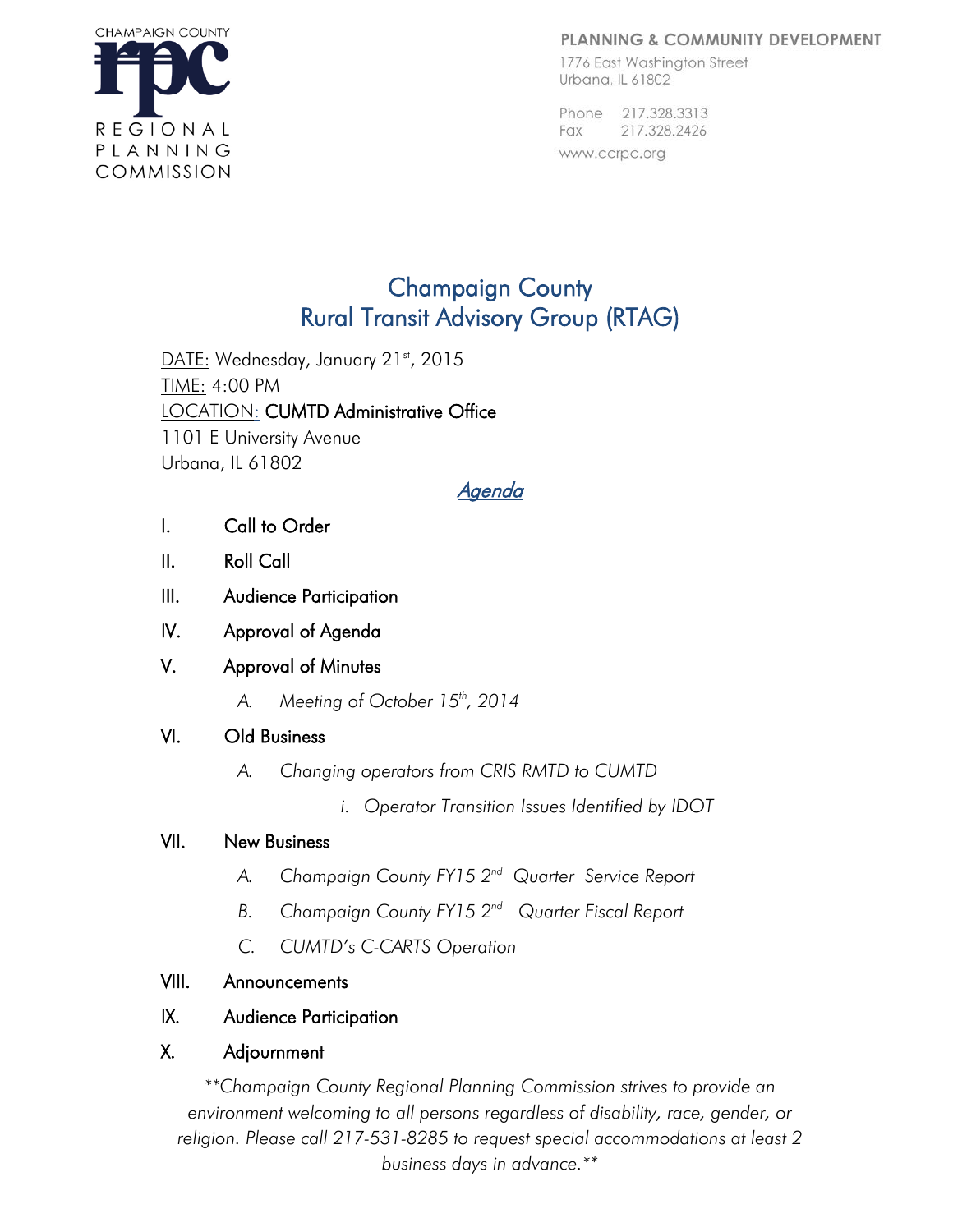#### PLANNING & COMMUNITY DEVELOPMENT

1776 East Washington Street Urbana, IL 61802

Phone 217.328.3313 217.328.2426 Fax

#### www.ccrpc.org

# 2 **Champaign County** 3 Rural Transit Advisory Group (RTAG) 4 Meeting Minutes

5 DATE: Wednesday, October 15, 2014

**CHAMPAIGN COUNTY** 

REGIONAL

PLANNING

COMMISSION

- 6 LOCATION: John Dimit Room (POD 100)
- 7 1776 E Washington St, Urbana, IL 61802

| * Persons with Low Income  | Community Services Center Northern Champaign County |
|----------------------------|-----------------------------------------------------|
|                            |                                                     |
| *Medical                   | The Pavilion                                        |
| *County Board              | Champaign County Board Liaison                      |
| *Education                 | Rantoul City Schools                                |
| <i>*Seniors</i>            | St. Joseph Resident                                 |
| *Employment                | Parkland College, Institutional Advancement         |
| <b>Executive Director</b>  | Champaign County Regional Planning Commission       |
| <b>Transit Manager</b>     | Champaign-Urbana Mass Transit District              |
| <b>PCOM</b>                | Champaign County Regional Planning Commission       |
| <b>Recording Secretary</b> | Champaign County Regional Planning Commission       |
|                            | $\star$ $\prime$ $\cdot$                            |

#### 9 #Chair \*Voting

- 10 I. Call to Order Mr. Kulczycki called the meeting to order at  $4:00$  p.m.
- 11 II. Roll Call Ms. Ansong called the roll. A quorum was established.
- 12 **III.** Audience Participation None
- 13 IV. Approval of Agenda Mr. James motioned to approve the agenda, Ms. Ramage seconded, and the 14 motion carried unanimously.
- 16 V. Approval of Minutes –
- 17 A. Meeting of July  $16<sup>th</sup>$ , 2014 –
- 18 Ms. Ramage motioned to approve the RTAG Minutes from July 16, 2014 meeting, Mr. James 19 seconded, and the motion carried unanimously.
- 20

15

1

#### 21 VI. Old Business –

## 22 A. Change of Operators from CRIS RMTD to CUMTD

23 Change of Name - Beginning October 1<sup>st</sup> CUMTD began operating service in rural Champaign 24 County under the name C-CARTS (Champaign County Area Rural Transit System).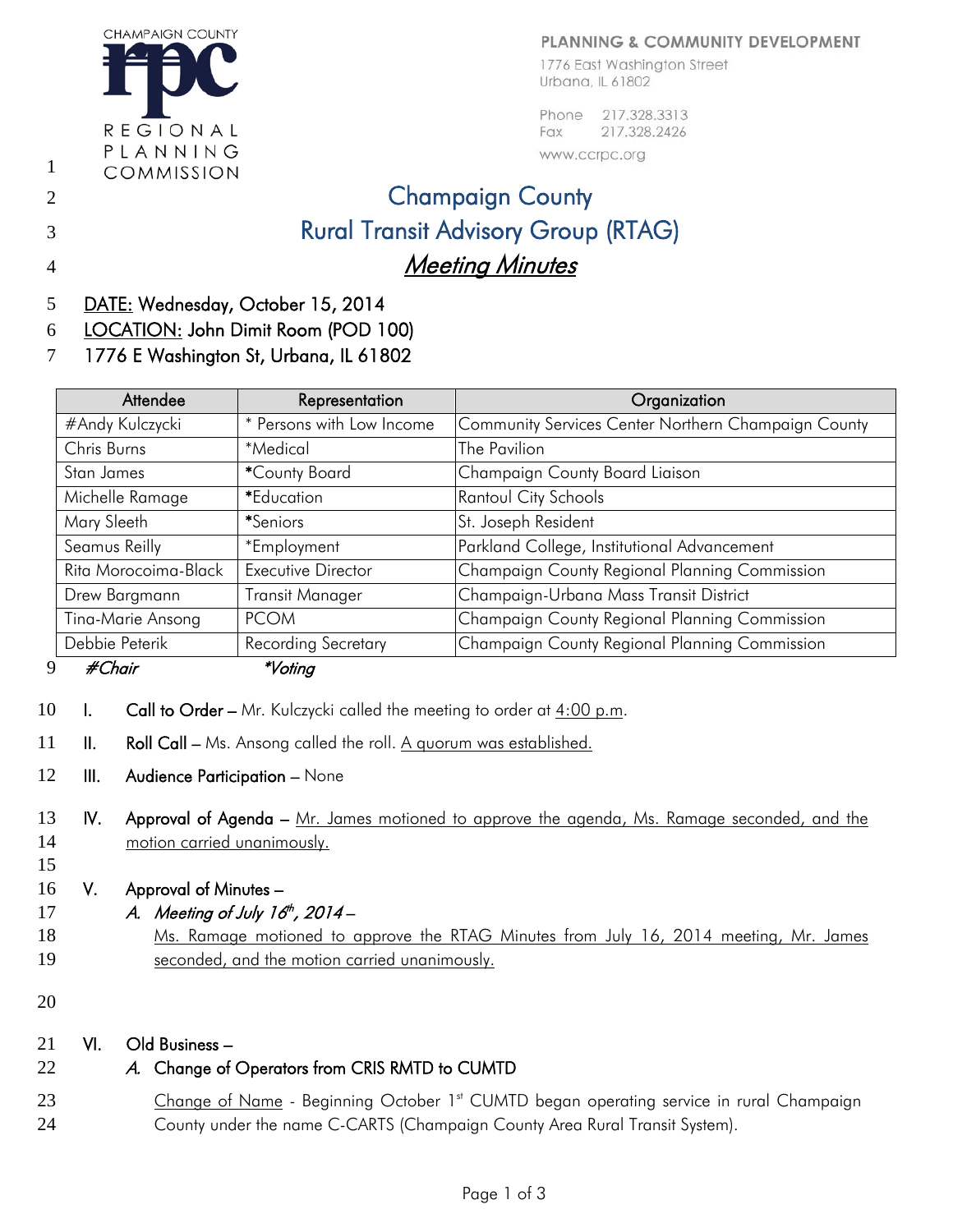- Change of Logo Ms. Ansong directed the committee to samples of the new C-CARTS logo in the 26 meeting packet.
- New Uniforms Mr. Bargmann passed around the new uniform shirt. The new logo is on the left 28 breast of the shirt and the C-CARTS website is on the right sleeve. Mr. Bargmann stated that there has been very positive feedback about the uniform shirt. Ms. Black also commented that the Champaign County seal colors, red and gold, were used for the logo.
- Notifying the Public and Human Service Agencies A 5x3 color newspaper ad was placed in the 32 News Gazette on Sunday, September 28<sup>th</sup> and Wednesday October 1<sup>st</sup>. Two letters of notification were sent out. One letter was sent to Human Service Agencies that currently utilize CRIS to provide transportation for their clients, and a second letter was sent to the 1700 registered riders in the system. Mr. James suggested that the packet be sent to the County Board.
- Ms. Burns asked if the change had affected ridership. Mr. Bargmann stated that the ridership has not been affected. Ms. Ansong and Ms. Black commented that the number to call is the same; the process to schedule rides is the same; the fares, schedules and the hours are the same.
- New Vehicle Wrapping Design Mr. Bargmann directed the committee to the drawing of the bus design for feedback. The committee agreed that the design is good. Ms. Black stated now that the committee is in agreement with the design; it will be presented to the County Board.
- New Website The URL address is C-CARTS.com, but the website is still under construction. Some of the content on the website will include a history of the service, a performance tab showing quarterly reports, current statistics, news, and job opportunities. There will also be an opportunity to advertise on the buses to generate more revenue, and set up service contracts with C-CARTS. In 46 the future, the Customer Service Manager of MTD will be coordinating C-CARTS on Facebook and other social media.
- Mr. James asked if the flyer on CRIS would be updated to reflect the change to C-CARTS. Ms. Black confirmed that it would be updated as well as an email address on the website in case customers had questions, complaints or comments.
- 

#### 

#### VII. New Business

- 54  $\cdots$  A. Champaign County FY15 1<sup>st</sup> Quarter Service Report Ms. Ansong referred the group to the 55 Champaign County FY15 1<sup>st</sup> Quarter Service Report attached in their packet. Ms. Ansong 56 compared the FY15 Q1 statistics with FY14Q4 statistics and presented the following findings to 57 the group:
- Employment trips for the first quarter FY15 surpassed medical trips. Medical was the most frequent trip type. Employment and education trips are the fastest growing trip types.
- July had the most number of trips, but there was one additional day of service.
- August had the lowest number of trips.
- Accessibility the lift usage range was 702-735.
- The typical number of denied requests is usually between 25 and 30 per month. July and August had a-typical numbers with the reasoning from CRIS being summer months.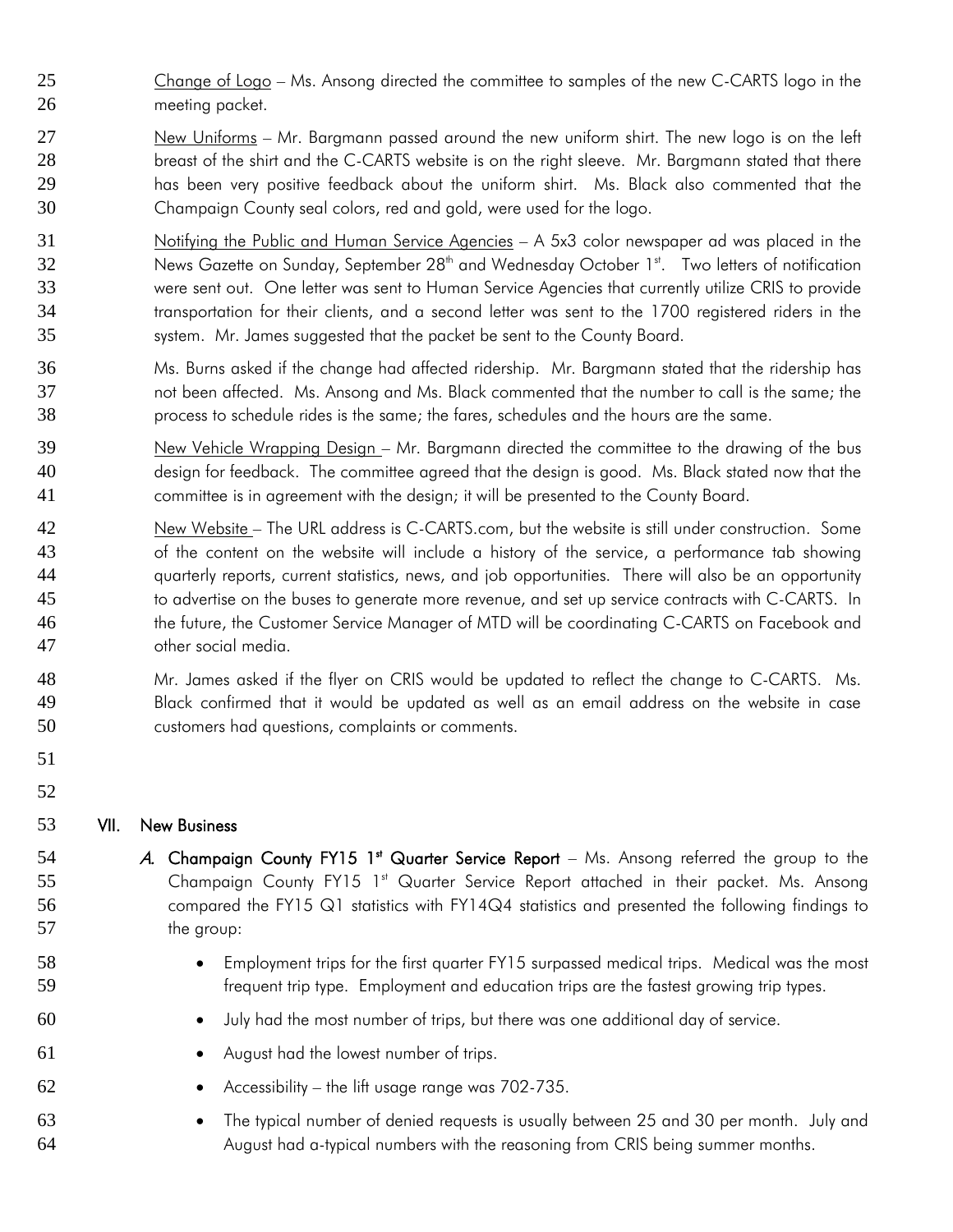| 65             |       | Total miles for the quarter were just short of 88,000 divided by eight vehicles.<br>$\bullet$                                                                                                                                                             |
|----------------|-------|-----------------------------------------------------------------------------------------------------------------------------------------------------------------------------------------------------------------------------------------------------------|
| 66             |       | September has highest mileage and hours.<br>$\bullet$                                                                                                                                                                                                     |
| 67             |       | There were 78 new registered riders, with 51 being in Rantoul.                                                                                                                                                                                            |
| 68             |       | 1531 total registered riders since the service started.<br>$\bullet$                                                                                                                                                                                      |
| 69<br>70       |       | Mr. James made a motion to accept and place on file, Ms. Ramage seconded, and the motion<br><u>carried unanimously.</u>                                                                                                                                   |
| 71<br>72       |       | B. Champaign County FY15 1 <sup>st</sup> Quarter Fiscal Report – CRIS committee member was not present to<br>report.                                                                                                                                      |
| 73<br>74<br>75 | VIII. | Announcements - Ms. Black stated that Stan James, Michelle Ramage, Andy Kulczycki and Elaine<br>Palencia will be resigning. Ms. Black asked the committee members to let her know if they were<br>aware of anyone that could serve on the RTAG committee. |
| 76             | IX.   | Audience Participation - None.                                                                                                                                                                                                                            |
| 77             | X.    | Adjournment – The meeting adjourn at $4:40$ p.m.                                                                                                                                                                                                          |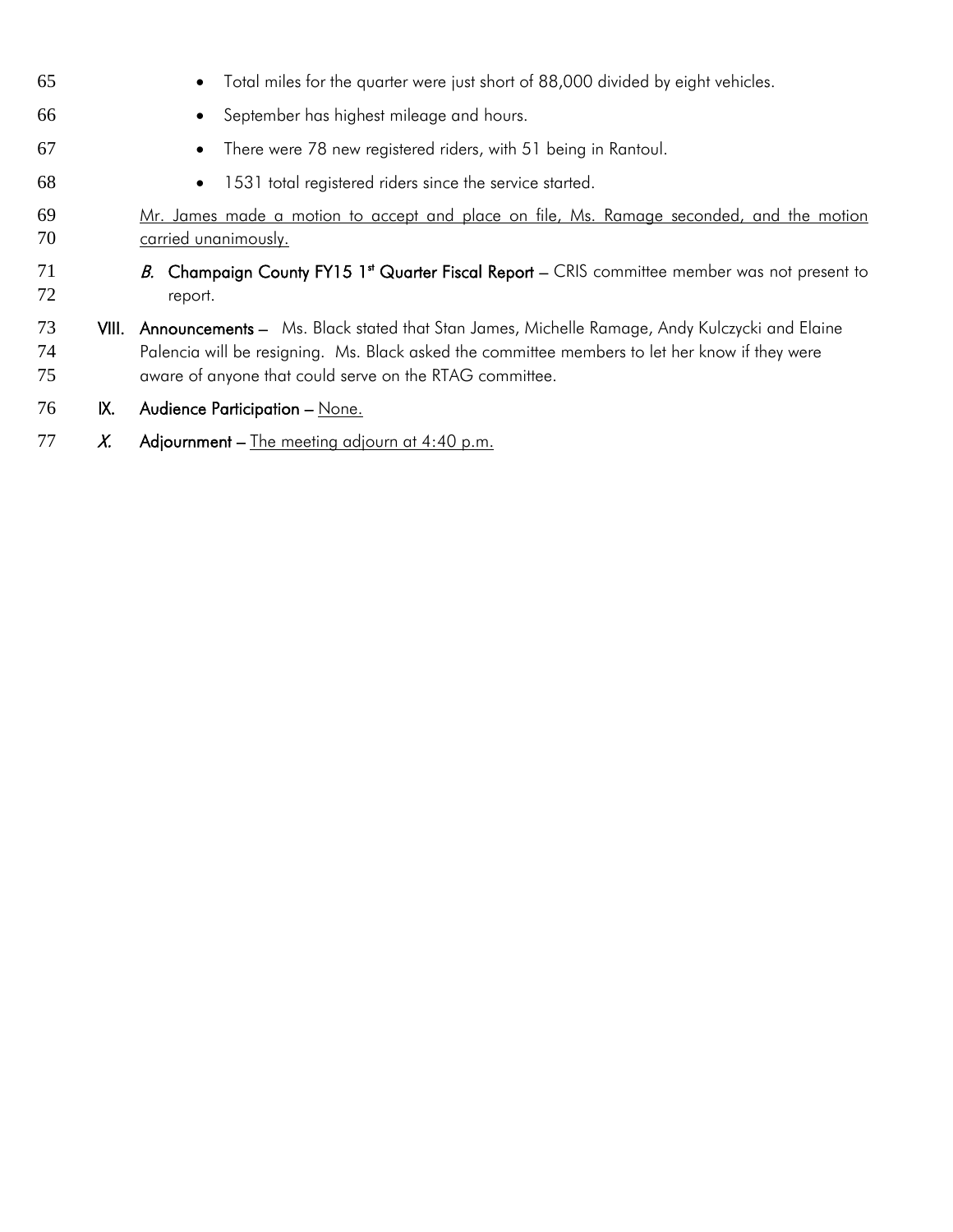Champaign County Rural Transit Advisory Group (RTAG) Second Quarter FY15 Service Report

Grantee: Champaign County

Subcommittee & Oversight: Rural Transit Advisory Group Appointees & CCRPC Operator: Champaign County Area Rural Transit System (C-CARTS) Operated by CUMTD

*This table reflects rural public transit service provided within Champaign County for FY15 second quarter:*

- $\Box$  Trip Type Broken-Out is the total number of trips grouped by the purpose of each trip. These categories include Medical, Personal, Shopping, Social, Employment, Educational, & Miscellaneous. *{Note: Trips to return home are classified by the trip's purpose preceding it. For example, if a rider goes to a doctor, then to a grocery store before returning home; then these trips would be classified as 1 medical and 2 shopping.}*
- $\Box$  Trips are transportation service units that are counted each time an individual rider enters and exits a vehicle.
- $\Box$  Days are the number of business days (M F) that CRIS operated within a month, except on federal holidays and inclement weather service.
- $\Box$  Daily Average is the total trips divided by total number of operating days.
- Accessible services include the number of trips requiring ADA Lift equipment to be used, and trips provided to older adults 60+ years of age.
- <sup> $\Box$ </sup> Requests Denied includes the total number of individuals who called to request transportation that could not be accommodated.

| <b>Transportation Services</b> |  |
|--------------------------------|--|
|--------------------------------|--|

|       | <b>Trip Type Breakouts</b> |          |                                 |       |            |           |       |              | Daily           | <b>Accessibility</b> |      | Denials |              |
|-------|----------------------------|----------|---------------------------------|-------|------------|-----------|-------|--------------|-----------------|----------------------|------|---------|--------------|
| Month | Medical                    | Personal | $\mathsf{C}$<br><b>Shopping</b> | Socia | Employment | Education | Misc. | <b>Trips</b> | <b>Days</b>     | Average              | Lift | $60+$   | <b>Trips</b> |
| Oct   | 644                        | 223      | 102                             | 316   | 669        | oo        |       | 2,053        | 23              | 89                   | 75   | 905     | 93           |
| Nov   | 547                        | 24       | 45                              | 233   | 659        | 83        |       | ,792         | 18 <sup>°</sup> | 100                  | 190  | 684     | 75           |
| Dec   | 521                        | 180      | フに<br>ັ                         | 230   | 645        | 48        |       | 712          | 21              | 82                   | 153  | 710     | 59           |
| Total | 712                        | 644      | 222                             | 779   | 1,973      | 230       | 0     | 5,557        | 62              | 90                   | 518  | 2,299   | 227          |

 *\*Total of trips denied is approximate, as riders often call in requesting more than one round trip at a time.*

# System Operations

|       |           | <b>Vehicle Capacity</b>                | <b>Operation</b> |              |        |  |
|-------|-----------|----------------------------------------|------------------|--------------|--------|--|
| Month | 6-        | 12-Passenger                           | 14-Passenger     | <b>Miles</b> | Hours  |  |
|       | Passenger |                                        |                  |              |        |  |
| Oct   |           |                                        | 6*               | 20,669       | 829.75 |  |
| Nov   |           |                                        | 6*               | 19,759       | 832.5  |  |
| Dec   |           |                                        | 17,774           | 721          |        |  |
| Total |           | <b>Average of 8 Vehicles Available</b> | 58,202           | 2,383.25     |        |  |

#### This table reflects the rural operations within the quarter:

- $\Box$  Number of Vehicles used for transportation services within Champaign County (excluding service contract vehicles);
- $\Box$  6, 12, & 14 passenger references number of rider seats per vehicle in service (all vehicle have an ADA lift); and
- Total Miles driven by vehicles within a month.
- $\Box$  Total Hours driven by vehicles to provide rural public transportation.

\*\*Note service numbers contained within the report can be reconciled as needed, which is common in rural transit systems.

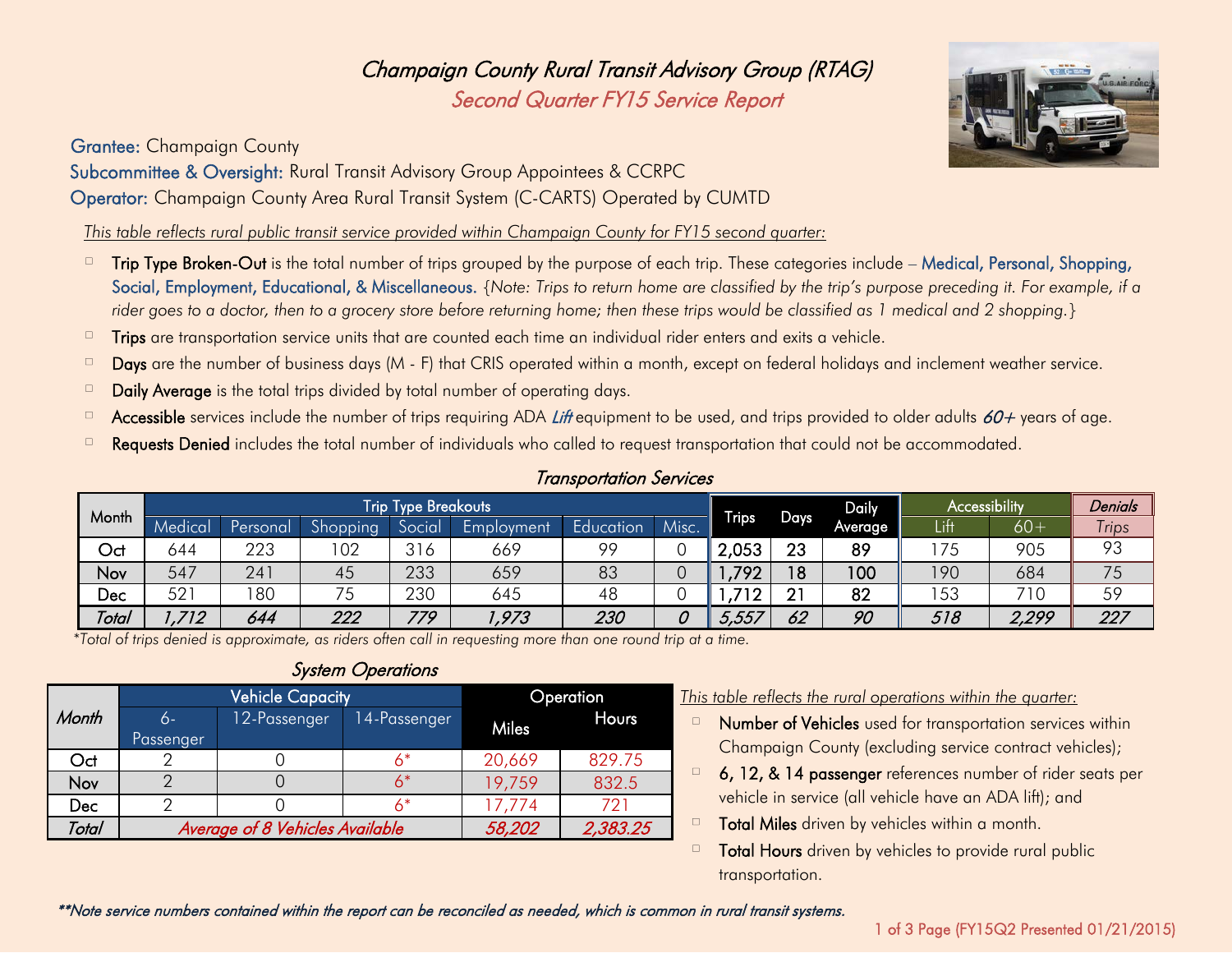#### *The table reflects new registered riders in this quarter. Several notes regarding ridership & fares are below.*

- Fares: 5311 riders that trips begin or end in the rural general public service area. 5311D or 60+ riders are eligible for a \$2 one-way fare. Passenger Assistants ride for free, and children ride for \$1 each way. There is a service contract with riders from the Champaign County nursing home can scheduled to be picked up a contracted rate of \$26.
- □ Rural Demand Response Zone (DRZs): Eligible transit service areas of Champaign County divided into quadrants.

|                                 |                          |                   |                | <b>New Riders</b> |                | Number                    | % Population                   |  |
|---------------------------------|--------------------------|-------------------|----------------|-------------------|----------------|---------------------------|--------------------------------|--|
| 2010<br><b>DRZs</b><br>Census   |                          | Community         | Oct            | <b>Nov</b>        | <b>Dec</b>     | Served<br>2011-<br>FY15Q2 | <b>Served</b> (2010<br>Census) |  |
|                                 |                          | Dewey             |                |                   |                | 9                         |                                |  |
|                                 |                          | Fisher            |                |                   |                | 15                        |                                |  |
|                                 |                          | Foosland*         |                |                   |                | $\mathbf{1}$              |                                |  |
| DRZ1                            | 22,171                   | Gifford           |                |                   |                | 14                        | 4.93%                          |  |
|                                 |                          | Ludlow            |                |                   |                | 21                        |                                |  |
|                                 |                          | Penfield          |                |                   |                | 6                         |                                |  |
|                                 |                          | Rantoul           | 15             | 14                | 21             | 1,006                     |                                |  |
|                                 |                          | Thomasboro        |                | $\overline{2}$    |                | 21                        |                                |  |
|                                 |                          | Allerton*         |                |                   |                | $\overline{2}$            |                                |  |
|                                 |                          | <b>Broadlands</b> |                |                   |                | $\mathbf 0$               |                                |  |
|                                 | 17,317                   | Homer             | $\mathbf{1}$   |                   | 1              | 15                        |                                |  |
|                                 |                          | Longview*         |                |                   |                | $\mathbf{1}$              |                                |  |
| DRZ2                            |                          | Ogden             |                |                   |                | $\mathbf{1}$              | 0.38%                          |  |
|                                 |                          | Philo             |                |                   |                | $\overline{\mathbf{3}}$   |                                |  |
|                                 |                          | Royal*            |                |                   |                | $\mathbf 0$               |                                |  |
|                                 |                          | Saint Joseph      |                | 3                 |                | 40                        |                                |  |
|                                 |                          | Sidney            |                |                   |                | $\overline{\mathbf{4}}$   |                                |  |
|                                 | 12,317                   | Ivesdale          |                |                   |                | $\mathbf{1}$              |                                |  |
| DRZ3                            |                          | Pesotum           | $\overline{2}$ |                   |                | 5                         | 0.25%                          |  |
|                                 |                          | Sadorus*          |                | 1                 |                | $\overline{2}$            |                                |  |
|                                 |                          | Tolono            |                |                   | 1              | 23                        |                                |  |
|                                 |                          | <b>Mahomet</b>    |                | $\overline{2}$    | $\mathbf{1}$   | 51                        |                                |  |
| DRZ4                            | 20,327                   | Seymour           |                |                   |                | $\overline{\mathbf{3}}$   | 0.27%                          |  |
|                                 |                          | <b>Bondville</b>  |                |                   |                | $\mathbf 0$               |                                |  |
|                                 |                          | Champaign         | $\mathbf{1}$   | 10                | $\overline{4}$ | 115                       |                                |  |
| <b>CUMTD</b><br><b>District</b> | 128,949*                 | Savoy             |                | $\mathsf{I}$      |                | 5                         | 0.29%                          |  |
|                                 |                          | Urbana            | 6              | $\overline{7}$    | $\overline{2}$ | 257                       |                                |  |
|                                 | Outside County           | Outside           | $\overline{1}$ |                   | $\overline{2}$ | 26                        | N/A                            |  |
|                                 | <b>Registered Riders</b> | County            |                |                   |                |                           |                                |  |
|                                 |                          |                   |                | New Riders $= 98$ |                |                           | Total = $1,629$                |  |

FY15 2<sup>nd</sup> Quarter Champaign County Registered Riders

\*Rural population is calculated by summing population figures for block groups outside of the CUMTD district. The CUMTD district is defined as an any area within 3/4 of a mile of any CUMTD route.